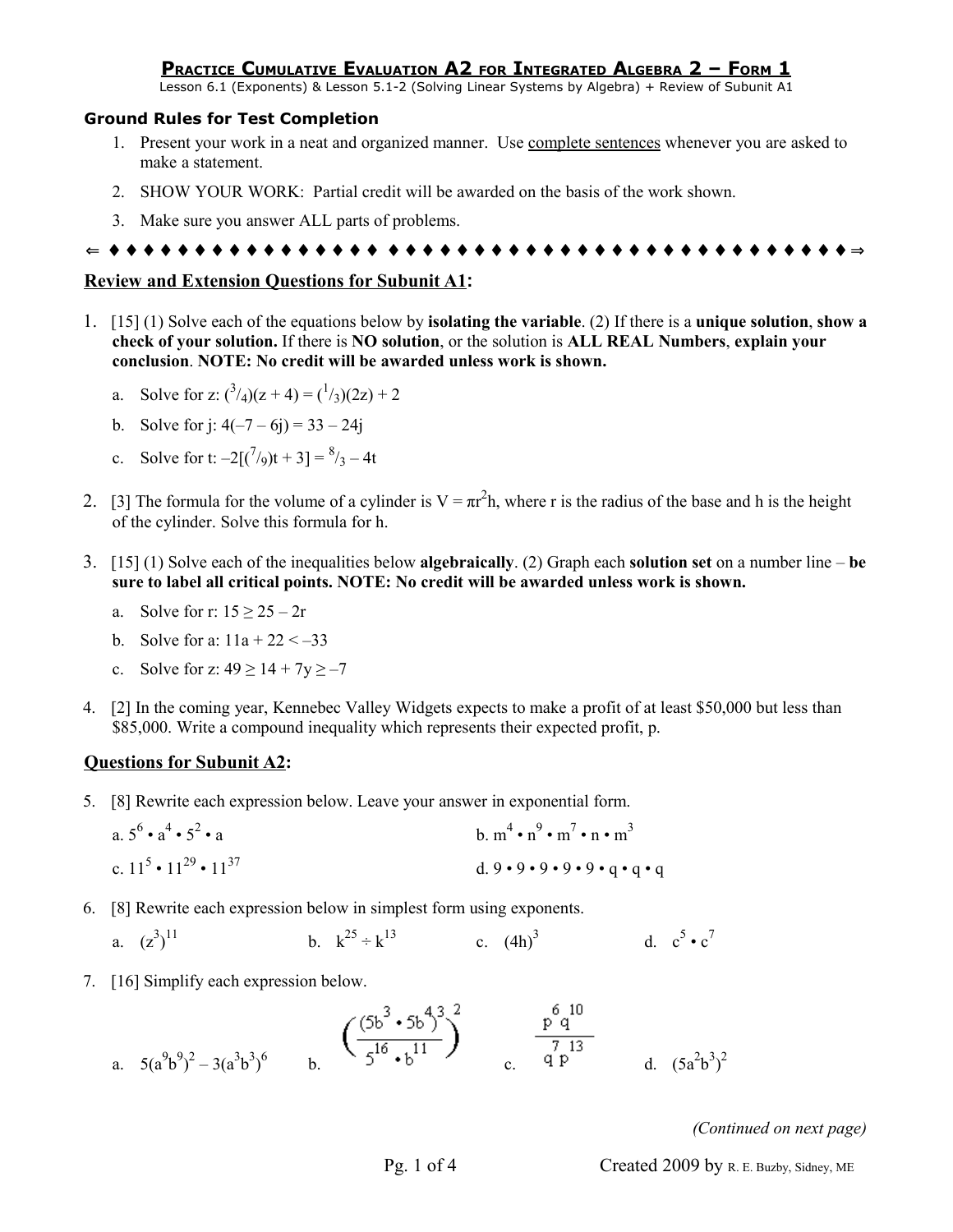Lesson 6.1 (Exponents) & Lesson 5.1-2 (Solving Linear Systems by Algebra) + Review of Subunit A1

8. [6] Calculate the value of each expression below.

a. 
$$
4g^0 + (3h)^0
$$
 b. 
$$
\frac{(5b^0)^2 - 5}{4c^0}
$$

9. [6] Use the **substitution** method to solve this system. **Show a check of your solution. NOTE: No credit will be awarded unless work is shown.**

$$
a = 2b - 7
$$
  
3a + 5b = 23

10. [6] Use the **elimination** method to solve this system. **Show a check of your solution. NOTE: No credit will be awarded unless work is shown.**

$$
5x + y = 18
$$

$$
3x - y = -42
$$

11. [7] Use **either substitution or elimination** to solve this system. **Show a check of your solution. NOTE: No credit will be awarded unless work is shown.**

$$
6x + 2y = -30
$$
  

$$
3x - 5y = 63
$$

12. [7] Use the **either substitution or elimination** to solve this system. **Show a check of your solution. NOTE: No credit will be awarded unless work is shown.**

$$
y-4x = 17
$$
  
3x + 5y = 16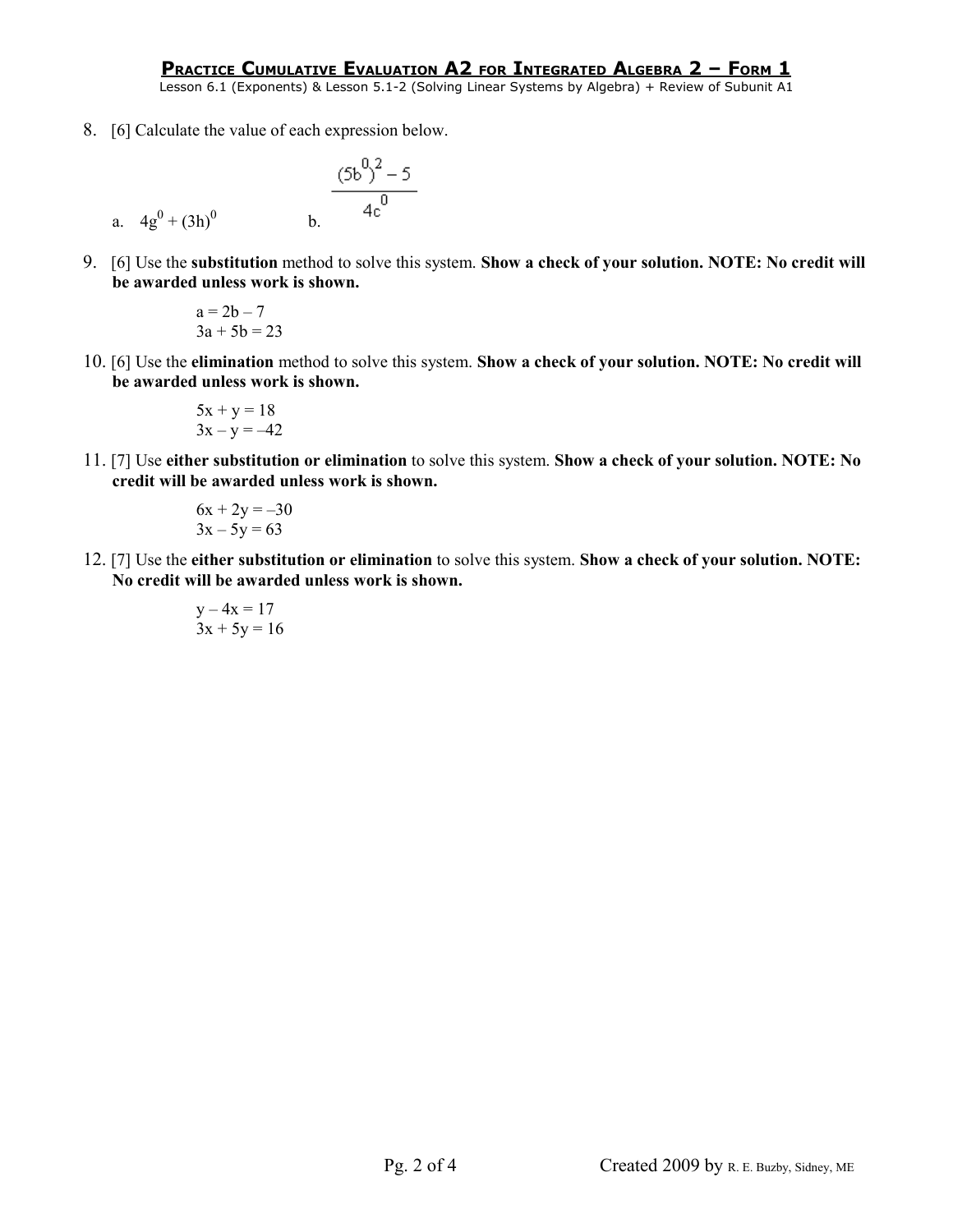Lesson 6.1 (Exponents) & Lesson 5.1-2 (Solving Linear Systems by Algebra) + Review of Subunit A1